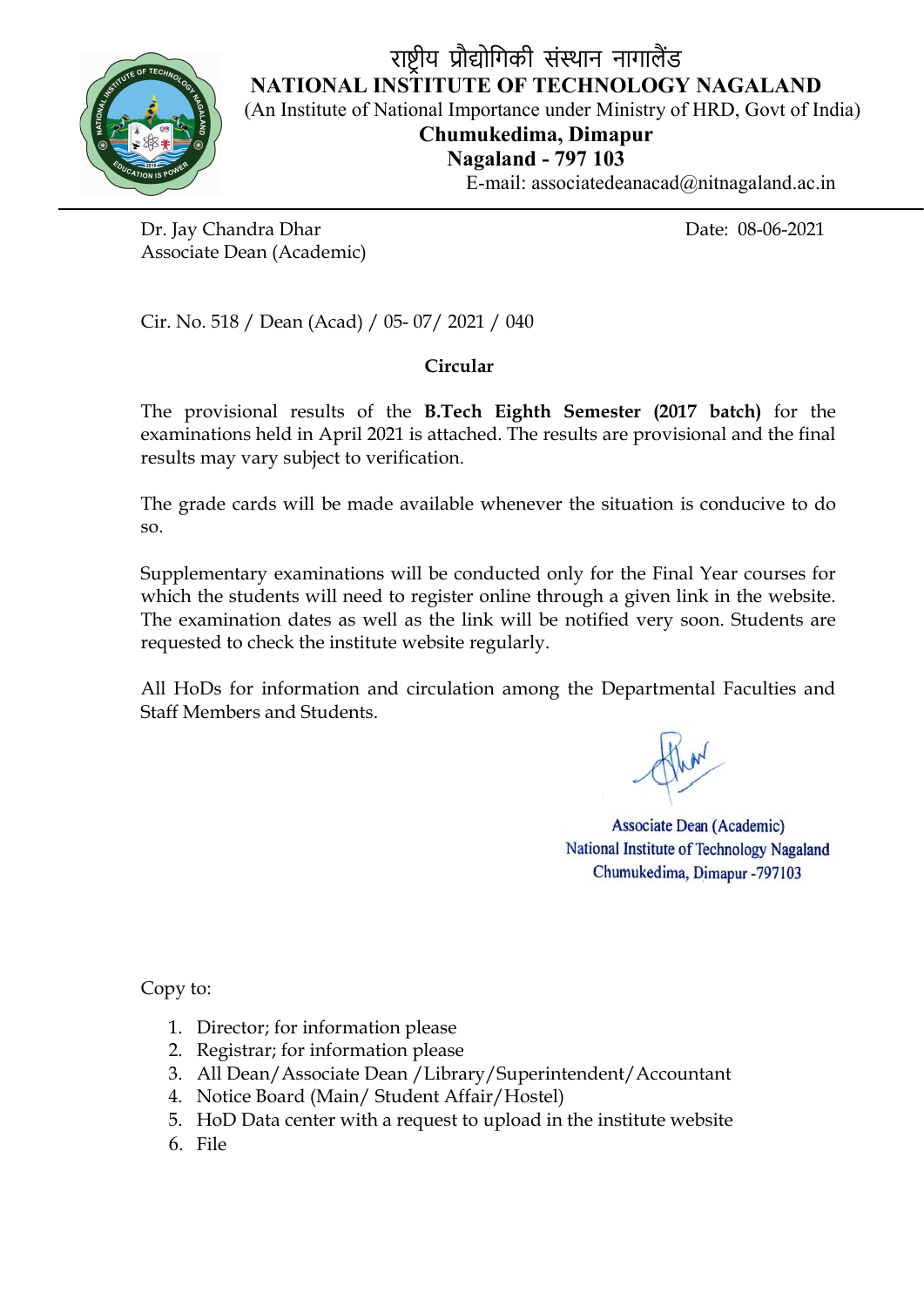

# **END SEMESTER EXAMINATIONS RESULT - GRADES**

# **DEGREE: B.TECH.**

**BRANCH: CIVIL ENGINEERING SEMESTER: VIII MONTH & YEAR OF EXAMINATION: APR 2021** 

| S.No.          | Reg. No.   | <b>Name</b>                  |               | <b>Course Code / Grade</b> |               |              |  |  |  |
|----------------|------------|------------------------------|---------------|----------------------------|---------------|--------------|--|--|--|
|                |            |                              | <b>GE451</b>  | <b>CE903</b>               | <b>CE921</b>  | <b>CE452</b> |  |  |  |
| $\mathbf{1}$   | 2017101018 | А КІНІОТО ҮЕРТНО             | B             | C                          | U             | B            |  |  |  |
| $\overline{2}$ | 2017101019 | <b>AMRITA PRITAM</b>         | $\mathcal{C}$ | B                          | $\mathcal{C}$ | B            |  |  |  |
| 3              | 2017101020 | <b>ANKIT SAROJ</b>           | D             | $\mathcal{C}$              | E             | B            |  |  |  |
| $\overline{4}$ | 2017101021 | <b>ASHIRVAD SRIVASTAVA</b>   | C             | A                          | C             | A            |  |  |  |
| 5              | 2017101022 | <b>ASHUTOSH PRATAP SINGH</b> | B             | B                          | $\mathcal{C}$ | A            |  |  |  |
| 6              | 2017101023 | <b>ASIF SALEEM</b>           | B             | A                          | D             | A            |  |  |  |
| 7              | 2017101024 | <b>B MOBA</b>                | B             | B                          | U             | A            |  |  |  |
| 8              | 2017101025 | <b>BADAVATH SAMRAT</b>       | B             | B                          | E             | B            |  |  |  |
| 9              | 2017101026 | <b>BODU DEMO</b>             | $\mathcal{C}$ | B                          | D             | A            |  |  |  |
| 10             | 2017101027 | C KONPA JAMES                | B             | A                          | D             | A            |  |  |  |
| 11             | 2017101028 | <b>CHONBENTHUNG EZUNG</b>    | $\mathcal{C}$ | B                          | $\mathbf{U}$  | B            |  |  |  |
| 12             | 2017101029 | <b>DAVID K</b>               | $\mathcal{C}$ | B                          | E             | B            |  |  |  |
| 13             | 2017101030 | <b>EASTER T LONGCHAR</b>     | B             | A                          | E             | B            |  |  |  |
| 14             | 2017101031 | GANDAVARAPU AVANTHI SAI      | B             | $\mathcal{C}$              | E             | A            |  |  |  |
| 15             | 2017101032 | <b>GANDLA NAVA KOWSIK</b>    | $\mathcal{C}$ | B                          | E             | A            |  |  |  |
| 16             | 2017101033 | <b>ILUNGCHUHEING CHAWANG</b> | U             | D                          | D             | B            |  |  |  |
| 17             | 2017101034 | <b>JENIREN KYONG</b>         | A             | A                          | E             | B            |  |  |  |
| 18             | 2017101035 | K ANGKI KONYAK               | B             | C                          | B             | A            |  |  |  |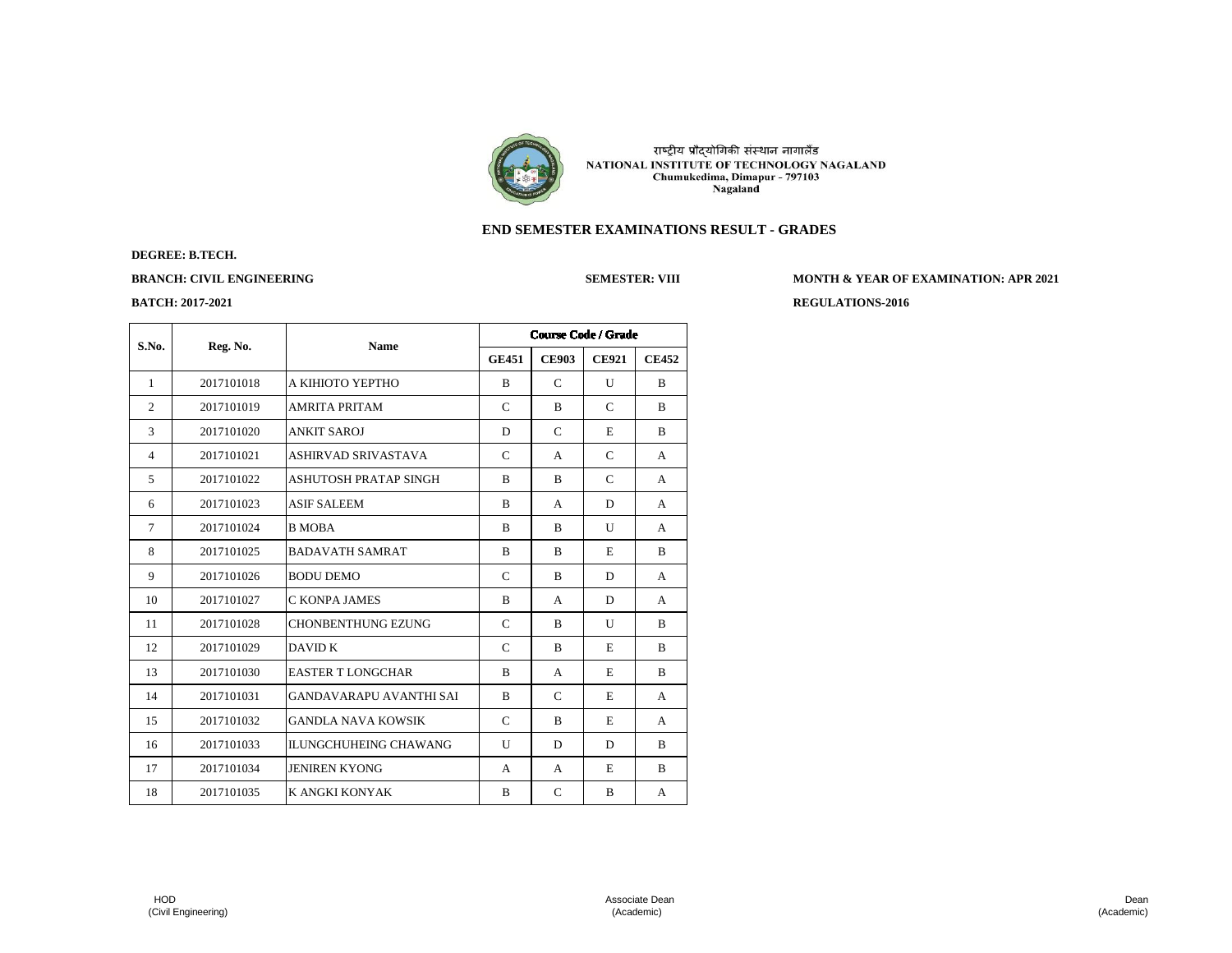

# **END SEMESTER EXAMINATIONS RESULT - GRADES**

# **DEGREE: B.TECH.**

**BRANCH: CIVIL ENGINEERING SEMESTER: VIII MONTH & YEAR OF EXAMINATION: APR 2021** 

| S.No. | Reg. No.   |                            | <b>Course Code / Grade</b><br><b>Name</b> |              |              |              |  |
|-------|------------|----------------------------|-------------------------------------------|--------------|--------------|--------------|--|
|       |            |                            | <b>GE451</b>                              | <b>CE903</b> | <b>CE921</b> | <b>CE452</b> |  |
| 19    | 2017101036 | LHOUTSOLO KOZA             | C                                         | B            | U            | $\mathsf{A}$ |  |
| 20    | 2017101037 | <b>MITHLESH YADAV</b>      | B                                         | $\mathsf{A}$ | C            | AB           |  |
| 21    | 2017101038 | MUGHAKALI ACHUMI           | S                                         | A            | D            | $\mathsf{A}$ |  |
| 22    | 2017101039 | NANDAN NARAYAN GANDHI      | B                                         | A            | D            | $\mathsf{A}$ |  |
| 23    | 2017101040 | RAUSHAN KUMAR GAUTAM       | B                                         | B            | D            | $\mathsf{A}$ |  |
| 24    | 2017101041 | SHAHCHING MANYAP L HENDOKI | B                                         | B            | E            | $\mathsf{A}$ |  |
| 25    | 2017101042 | <b>SONU KUMAR</b>          | C                                         | B            | C            | B            |  |
| 26    | 2017101043 | SUDUVO CHIZO               | C                                         | B            | U            | $\mathsf{A}$ |  |
| 27    | 2017101044 | <b>SUNITA JAT</b>          | C                                         | C            | E            | B            |  |
| 28    | 2017101045 | <b>TAGE RUJA</b>           | C                                         | A            | E            | A            |  |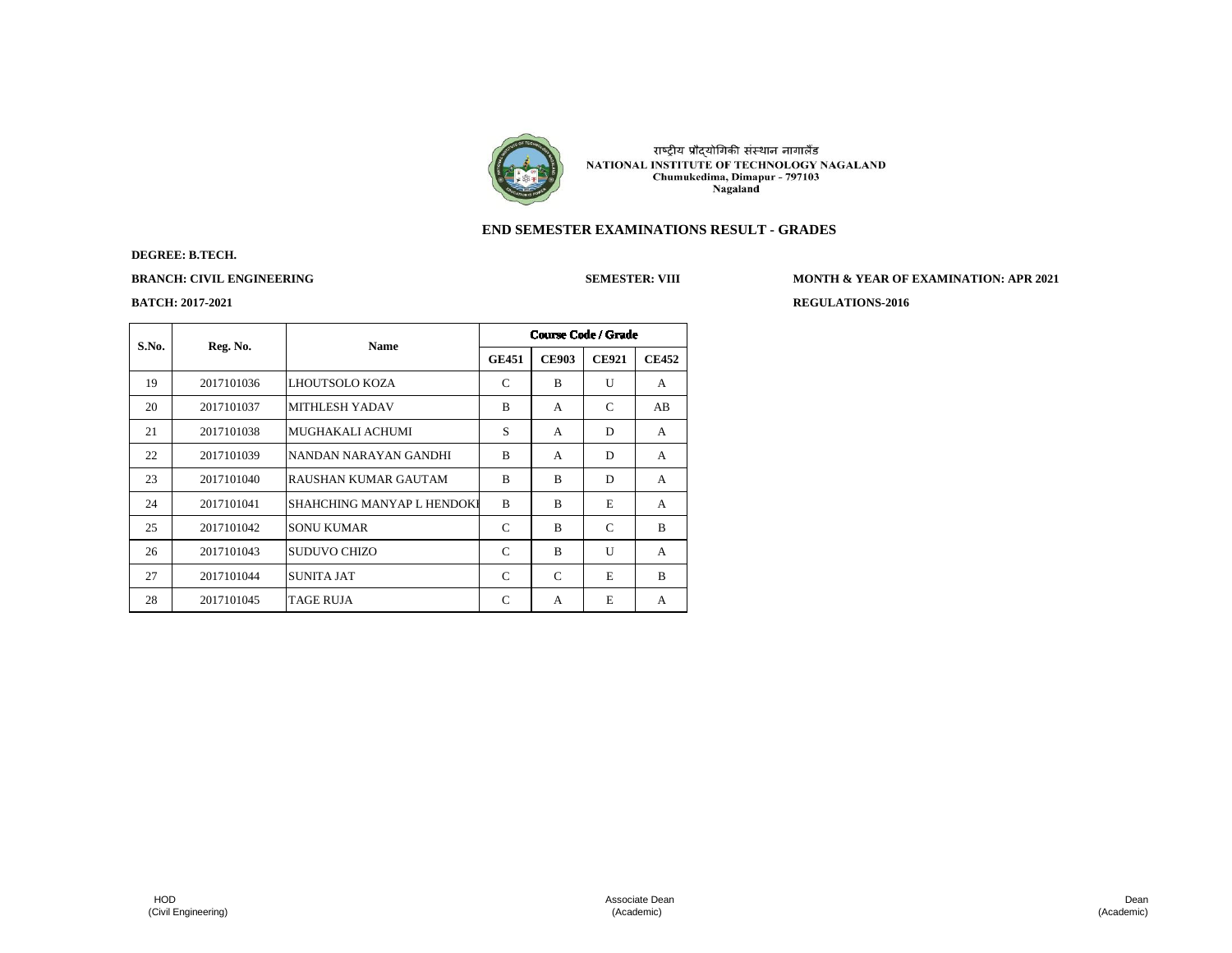

# **END SEMESTER EXAMINATIONS RESULT - GRADES**

### **DEGREE: B.TECH.**

**BRANCH: COMPUTER SCIENCE AND ENGINEERING SEMESTER: VIII MONTH & YEAR OF EXAMINATION: APR 2021**

**BATCH: 2017-2021 REGULATIONS-2016**

| S.No.          | Reg. No.   | <b>Name</b>               |               |               | <b>Course Code / Grade</b> |               |  |
|----------------|------------|---------------------------|---------------|---------------|----------------------------|---------------|--|
|                |            |                           | <b>GE451</b>  | <b>CS963</b>  | <b>CS973</b>               | <b>CS451</b>  |  |
| $\mathbf{1}$   | 2017105142 | <b>ANAND KUMAR DUBEY</b>  | D             | B             | S                          | A             |  |
| $\overline{c}$ | 2017105143 | <b>ASHU KHAN</b>          | B             | $\mathcal{C}$ | S                          | A             |  |
| 3              | 2017105144 | <b>AVIKA SWU</b>          | E             | $\mathbf{U}$  | B                          | $\mathcal{C}$ |  |
| $\overline{4}$ | 2017105145 | <b>BOJANOLA SAMRAT</b>    | $\mathcal{C}$ | $\mathcal{C}$ | S                          | A             |  |
| 5              | 2017105146 | <b>DAMARLA ROHIT</b>      | A             | B             | S                          | $\mathsf{A}$  |  |
| 6              | 2017105147 | <b>JUDAH JOEL</b>         | D             | $\mathbf{U}$  | $\mathbf{U}$               | A             |  |
| $\tau$         | 2017105148 | <b>JULI SHARMA</b>        | U             | $\mathcal{C}$ | B                          | C             |  |
| 8              | 2017105149 | <b>KALINGIRI SREEDHAR</b> | C             | D             | B                          | C             |  |
| 9              | 2017105150 | <b>KATTULA VAISHNAVI</b>  | S             | A             | S                          | A             |  |
| 10             | 2017105151 | LANUSANGLA LONGKUMER      | C             | C             | A                          | B             |  |
| 11             | 2017105152 | <b>LILA ROVA</b>          | E             | B             | B                          | $\mathcal{C}$ |  |
| 12             | 2017105153 | <b>MANISH GUPTA</b>       | D             | A             | S                          | A             |  |
| 13             | 2017105154 | <b>MHASIVILIE SEKHOSE</b> | $\mathbf C$   | B             | A                          | B             |  |
| 14             | 2017105155 | PREETAM DWIVEDI           | D             | B             | A                          | B             |  |
| 15             | 2017105156 | RAJU KUMAR GUPTA          | B             | B             | S                          | C             |  |
| 16             | 2017105157 | RIDHEE KARAN MEENA        | U             | $\mathcal{C}$ | B                          | B             |  |
| 17             | 2017105158 | <b>SAMUEL KONYAK</b>      | B             | B             | A                          | A             |  |
| 18             | 2017105159 | <b>SANGROSHI JAMIR</b>    | $\mathsf{C}$  | $\mathcal{C}$ | B                          | B             |  |

 HOD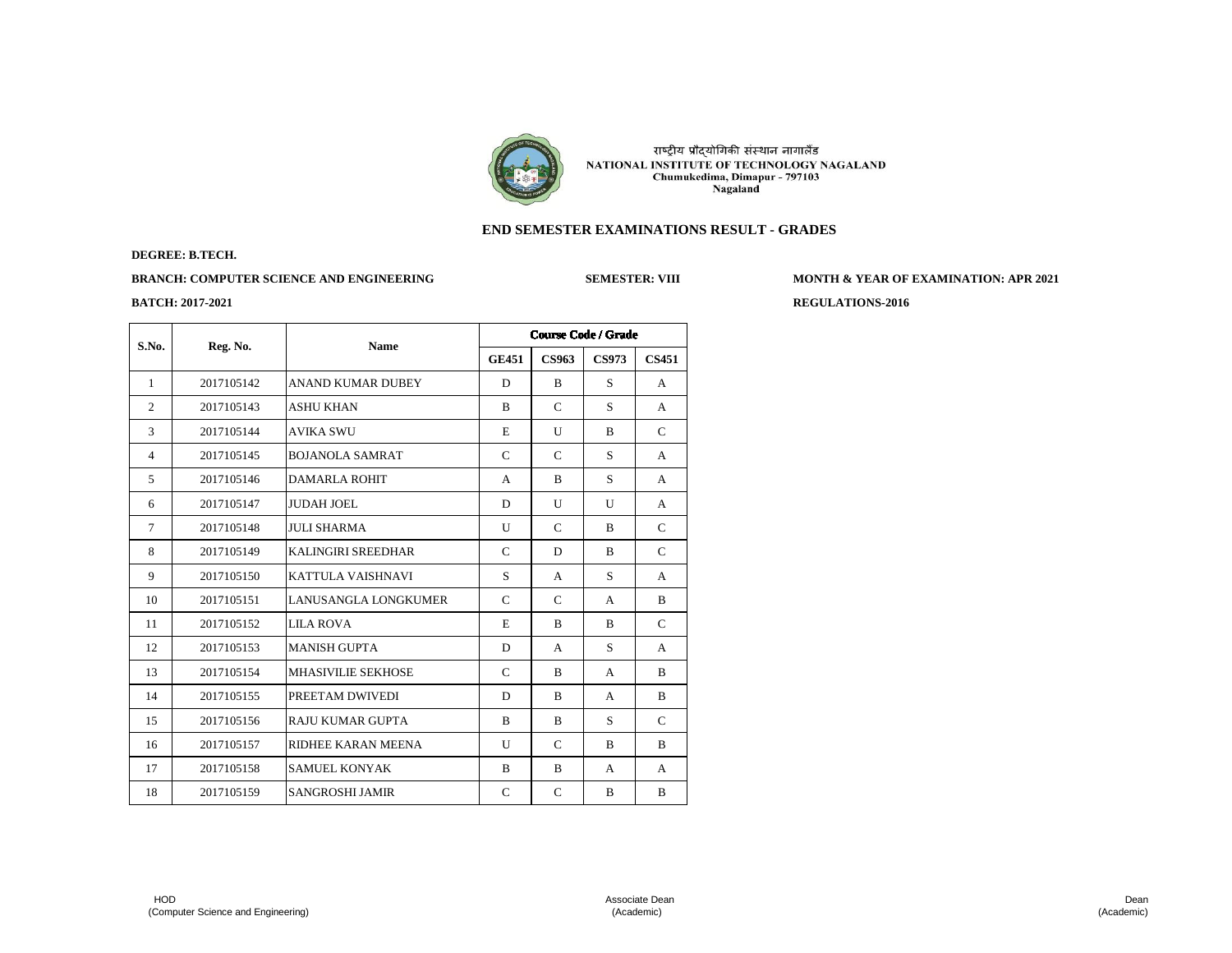

# **END SEMESTER EXAMINATIONS RESULT - GRADES**

### **DEGREE: B.TECH.**

**BRANCH: COMPUTER SCIENCE AND ENGINEERING SEMESTER: VIII MONTH & YEAR OF EXAMINATION: APR 2021**

|       | Reg. No.   | <b>Name</b>               | <b>Course Code / Grade</b> |              |              |              |  |
|-------|------------|---------------------------|----------------------------|--------------|--------------|--------------|--|
| S.No. |            |                           | <b>GE451</b>               | <b>CS963</b> | <b>CS973</b> | <b>CS451</b> |  |
| 19    | 2017105160 | <b>SAURABH KUMAR</b>      | U                          | B            | S            | B            |  |
| 20    | 2017105161 | ISHRADDHA KISHAN TRIPATHI | B                          | C            | A            | A            |  |
| 21    | 2017105162 | <b>SUNIL PARGI</b>        | U                          | U            | A            | B            |  |
| 22    | 2017105163 | THEJASETUO NOHO           | C                          | R            | B            | A            |  |
| 23    | 2017105164 | THOTA AKSHITHKUMAR        | C                          | B            | S            | A            |  |
| 24    | 2017105165 | <b>UDIT SEHRA</b>         | C                          | B            | B            | R            |  |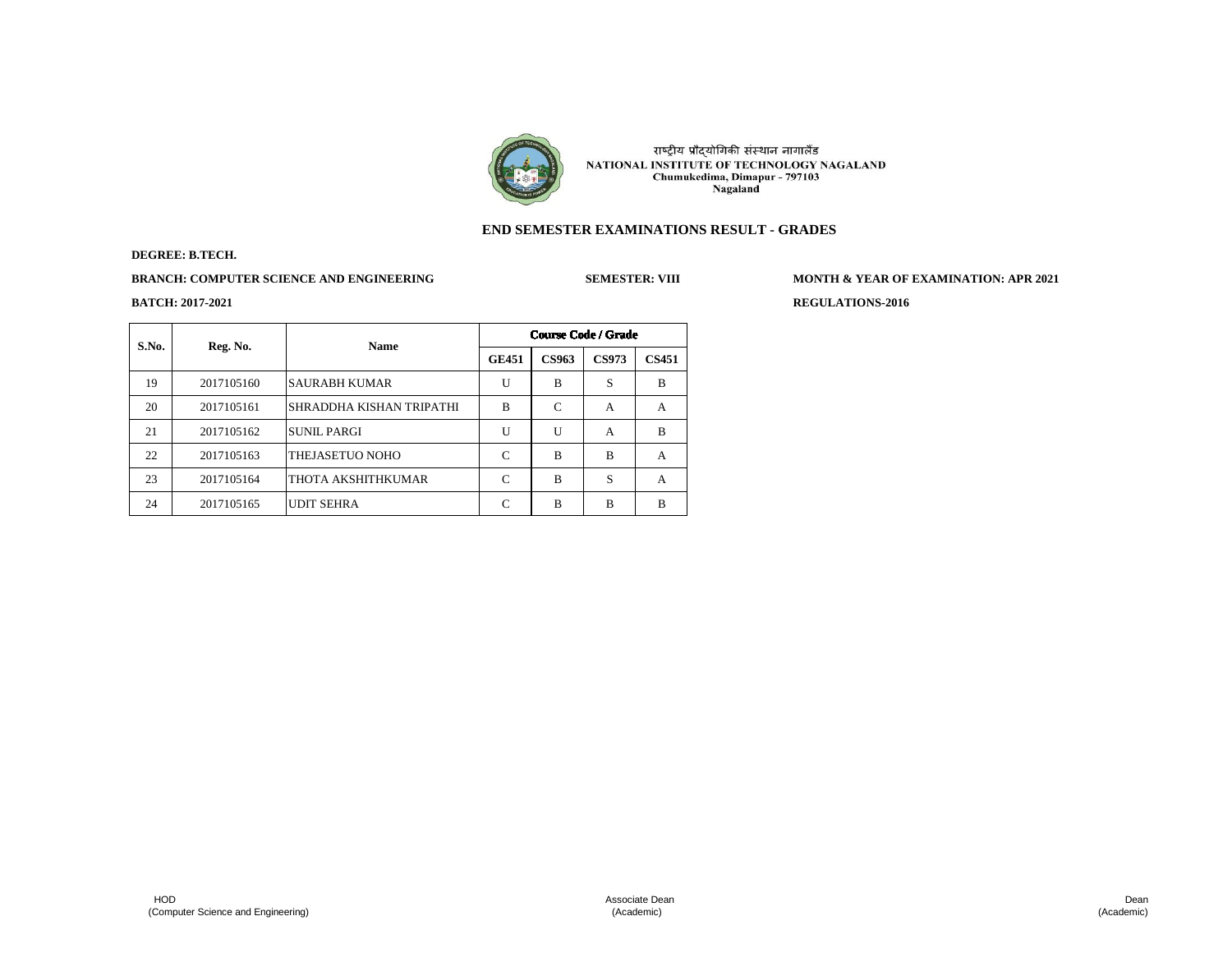

# **END SEMESTER EXAMINATIONS RESULT - GRADES**

#### **DEGREE: B.TECH.**

**BRANCH: ELECTRONICS AND COMMUNICATION ENGINEERING SEMESTER: VIII MONTH & YEAR OF EXAMINATION: APR 2021**

| S.No.          | <b>Name</b><br>Reg. No. |                                  | <b>Course Code / Grade</b> |               |              |                |  |
|----------------|-------------------------|----------------------------------|----------------------------|---------------|--------------|----------------|--|
|                |                         |                                  | <b>GE451</b>               | <b>EC903</b>  | <b>EC955</b> | <b>EC451</b>   |  |
| 1              | 2017104152              | <b>ADITYA ANAND</b>              | A                          | $\mathsf{A}$  | A            | $\mathsf{A}$   |  |
| $\overline{c}$ | 2017104153              | ANURADHA KUMARI                  | B                          | A             | B            | A              |  |
| 3              | 2017104154              | ARIGAPUDI GNANANAND CHOWD        | A                          | A             | A            | $\mathsf{A}$   |  |
| $\overline{4}$ | 2017104155              | <b>BALAKA MANOJ KUMAR</b>        | B                          | S             | A            | $\mathsf{A}$   |  |
| 5              | 2017104156              | <b>DHARMJEET BHARTI</b>          | $\mathbf{U}$               | B             | C            | A              |  |
| 6              | 2017104157              | DUBAKULA GOWTHAM KUMAR           | C                          | A             | S            | S              |  |
| $\overline{7}$ | 2017104158              | <b>GARLAPATI HEMANTH LAKSHMI</b> | B                          | S             | A            | $\overline{A}$ |  |
| 8              | 2017104159              | KENEISEDENUO SHUYA               | D                          | $\mathcal{C}$ | $\mathbf{U}$ | A              |  |
| 9              | 2017104160              | <b>NAMAN KUMAR</b>               | B                          | A             | A            | $\mathsf{A}$   |  |
| 10             | 2017104161              | PINJARI IMRAN                    | B                          | S             | A            | A              |  |
| 11             | 2017104162              | SHEETENDRA KUMAR                 | A                          | S             | A            | A              |  |
| 12             | 2017104163              | <b>SHUBHAM SINGH</b>             | U                          | A             | B            | A              |  |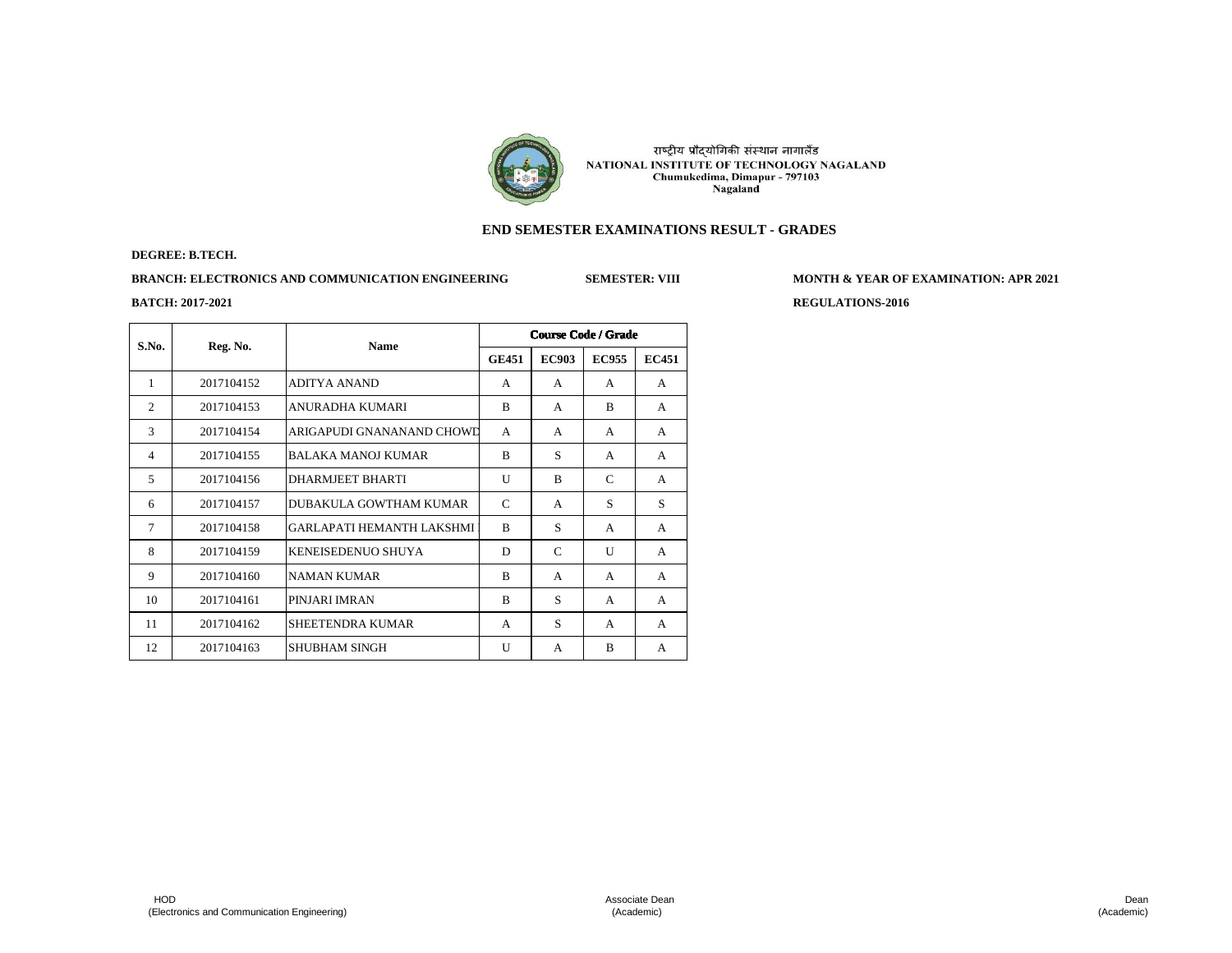

# **END SEMESTER EXAMINATIONS RESULT - GRADES**

#### **DEGREE: B.TECH.**

# **BRANCH: ELECTRICAL AND ELECTRONICS ENGINEERING SEMESTER: VIII MONTH & YEAR OF EXAMINATION: APR 2021**

| S.No.          |            | <b>Name</b>              | <b>Course Code / Grade</b> |               |              |              |  |
|----------------|------------|--------------------------|----------------------------|---------------|--------------|--------------|--|
|                | Reg. No.   |                          | <b>GE451</b>               | <b>EE954</b>  | <b>EE966</b> | <b>EE451</b> |  |
| 1              | 2017103163 | A MYANBENI KIKON         | C                          | C             | C            | A            |  |
| $\overline{2}$ | 2017103164 | <b>AKASH BABU</b>        | S                          | S             | S            | A            |  |
| 3              | 2017103165 | <b>BADAVATH SANTHOSH</b> | C                          | S             | B            | S            |  |
| $\overline{4}$ | 2017103166 | <b>BADUGU ROHITH</b>     | $\mathcal{C}$              | S             | A            | S            |  |
| 5              | 2017103167 | <b>BEHILO SEB</b>        | $\mathcal{C}$              | A             | A            | S            |  |
| 6              | 2017103168 | <b>CHETAN ANAND</b>      | B                          | S             | S            | A            |  |
| 7              | 2017103169 | <b>HOKITO SUMI</b>       | C                          | $\mathcal{C}$ | B            | A            |  |
| 8              | 2017103170 | <b>IMSULONG JAMIR</b>    | D                          | D             | B            | A            |  |
| 9              | 2017103171 | <b>IMTIWAPANG JAMIR</b>  | B                          | D             | B            | A            |  |
| 10             | 2017103173 | <b>KELECHUNO</b>         | S                          | $\mathsf{A}$  | A            | $\mathsf{A}$ |  |
| 11             | 2017103174 | <b>KHUSAKHONU TASE</b>   | U                          | D             | U            | A            |  |
| 12             | 2017103175 | KINOKA H JIMO            | $\mathbf{U}$               | D             | A            | S            |  |
| 13             | 2017103176 | <b>LIZA K SUMI</b>       | $\mathbf{U}$               | D             | $\mathbf{U}$ | A            |  |
| 14             | 2017103177 | <b>MOHIT RUNTHLA</b>     | C                          | S             | S            | S            |  |
| 15             | 2017103178 | NAMSADAI GANGMEI         | B                          | S             | S            | S            |  |
| 16             | 2017103179 | PIYUSH KUMAR SINHA       | A                          | S             | S            | S            |  |
| 17             | 2017103180 | PRAKHAR PRATIBHA         | $\mathcal{C}$              | D             | U            | A            |  |
| 18             | 2017103181 | <b>RAKSHIT RAJ</b>       | A                          | S             | A            | A            |  |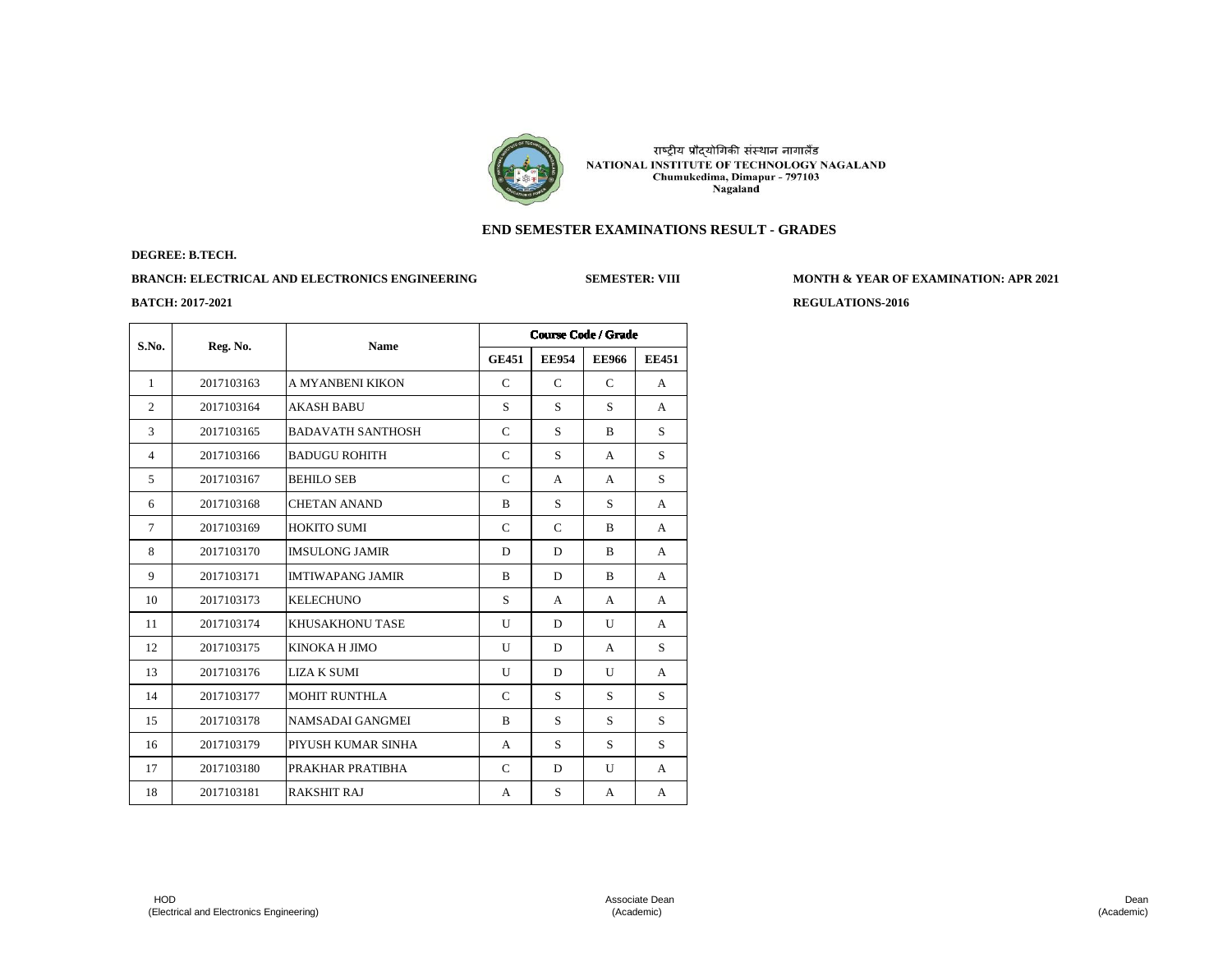

# **END SEMESTER EXAMINATIONS RESULT - GRADES**

### **DEGREE: B.TECH.**

# **BRANCH: ELECTRICAL AND ELECTRONICS ENGINEERING SEMESTER: VIII MONTH & YEAR OF EXAMINATION: APR 2021**

| S.No. | Reg. No.   | <b>Name</b>              | <b>Course Code / Grade</b> |              |              |              |  |
|-------|------------|--------------------------|----------------------------|--------------|--------------|--------------|--|
|       |            |                          | <b>GE451</b>               | <b>EE954</b> | <b>EE966</b> | <b>EE451</b> |  |
| 19    | 2017103182 | <b>RENTSAMO A PATTON</b> | C                          | A            | A            | S            |  |
| 20    | 2017103183 | <b>SACHIN KUMAR</b>      | C                          | S            | S            | A            |  |
| 21    | 2017103184 | <b>SHASHWAT SINHA</b>    | C                          | D            | A            | S            |  |
| 22    | 2017103185 | <b>SURAJ KUMAR</b>       | B                          | S            | S            | A            |  |
| 23    | 2017103186 | ITOINOKA V YEPTHO        | C                          | D            | C            | A            |  |
| 24    | 2017103187 | <b>VIGWE NISA</b>        | U                          | B            | B            | A            |  |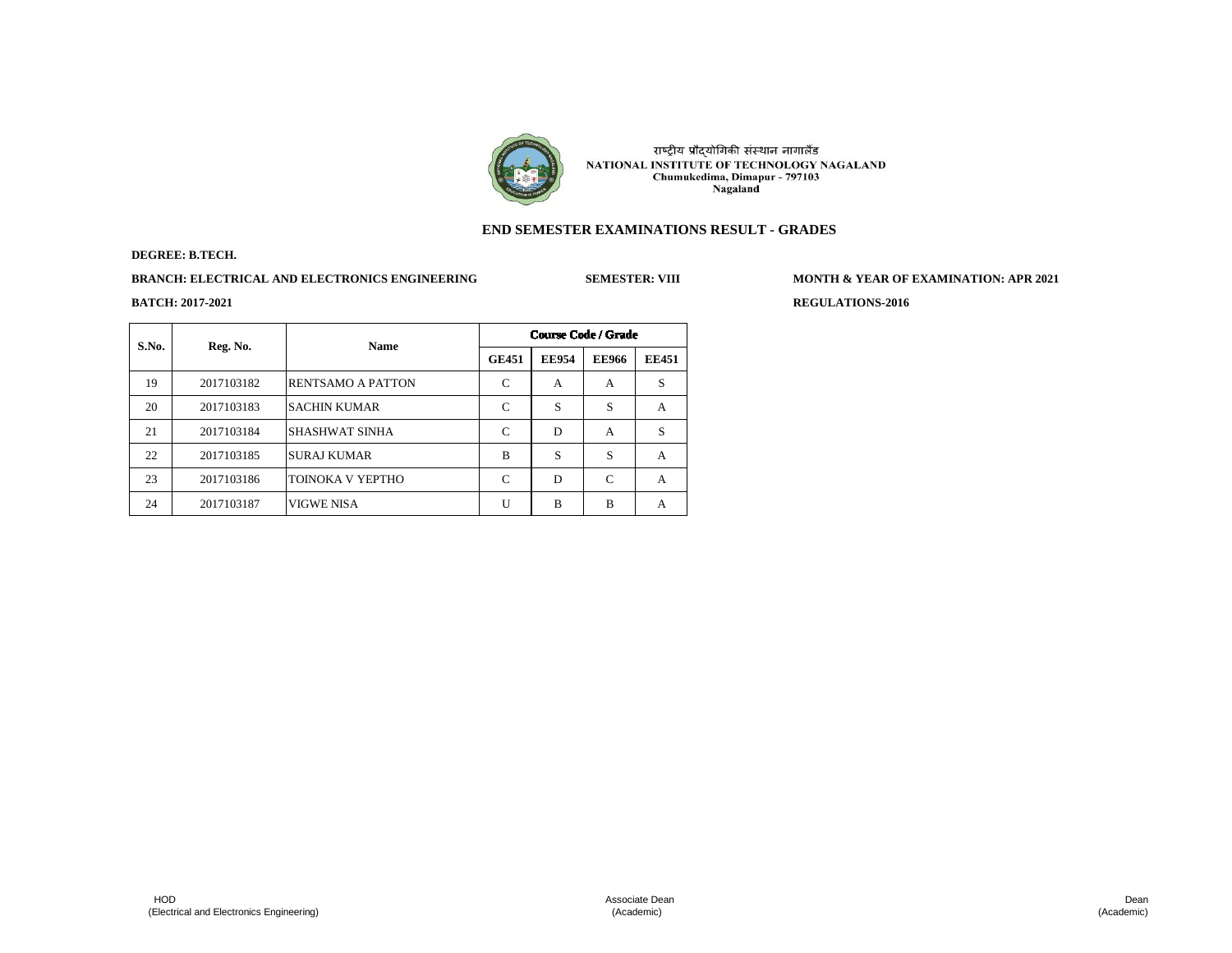

# **END SEMESTER EXAMINATIONS RESULT - GRADES**

### **DEGREE: B.TECH.**

**BRANCH: ELECTRONICS AND INSTRUMENTATION ENGINEERING SEMESTER: VIII MONTH & YEAR OF EXAMINATION: APR 2021**

| S.No.          |            | <b>Name</b><br>Reg. No.      | <b>Course Code / Grade</b> |       |       |              |  |  |
|----------------|------------|------------------------------|----------------------------|-------|-------|--------------|--|--|
|                |            |                              | <b>GE451</b>               | EI903 | EI911 | EI451        |  |  |
| 1              | 2017107007 | AMIT KUMAR VISHWAKARMA       | B                          | A     | A     | S            |  |  |
| 2              | 2017107008 | ASHISH MISHRA                | C                          | A     | S     | S            |  |  |
| 3              | 2017107009 | <b>BIPIN YADAV</b>           | U                          | B     | B     | $\mathsf{A}$ |  |  |
| $\overline{4}$ | 2017107010 | <b>DIKSHA BHARTI</b>         | S                          | S     | S     | S            |  |  |
| 5              | 2017107011 | <b>ELEM DEBBARMA</b>         | B                          | A     | A     | S            |  |  |
| 6              | 2017107012 | KOTTURI AJAY KUMAR           | C                          | A     | A     | S            |  |  |
| $\tau$         | 2017107013 | <b>MANJESH KUMAR CHAUHAN</b> | E                          | B     | B     | $\mathsf{A}$ |  |  |
| 8              | 2017107014 | <b>SACHIN KUMAR</b>          | U                          | AB    | AB    | $\mathsf{A}$ |  |  |
| 9              | 2017107015 | <b>SATYAM</b>                | A                          | S     | S     | S            |  |  |
| 10             | 2017107016 | SURENDRA BABU KOMMURI        | C                          | A     | S     | S            |  |  |